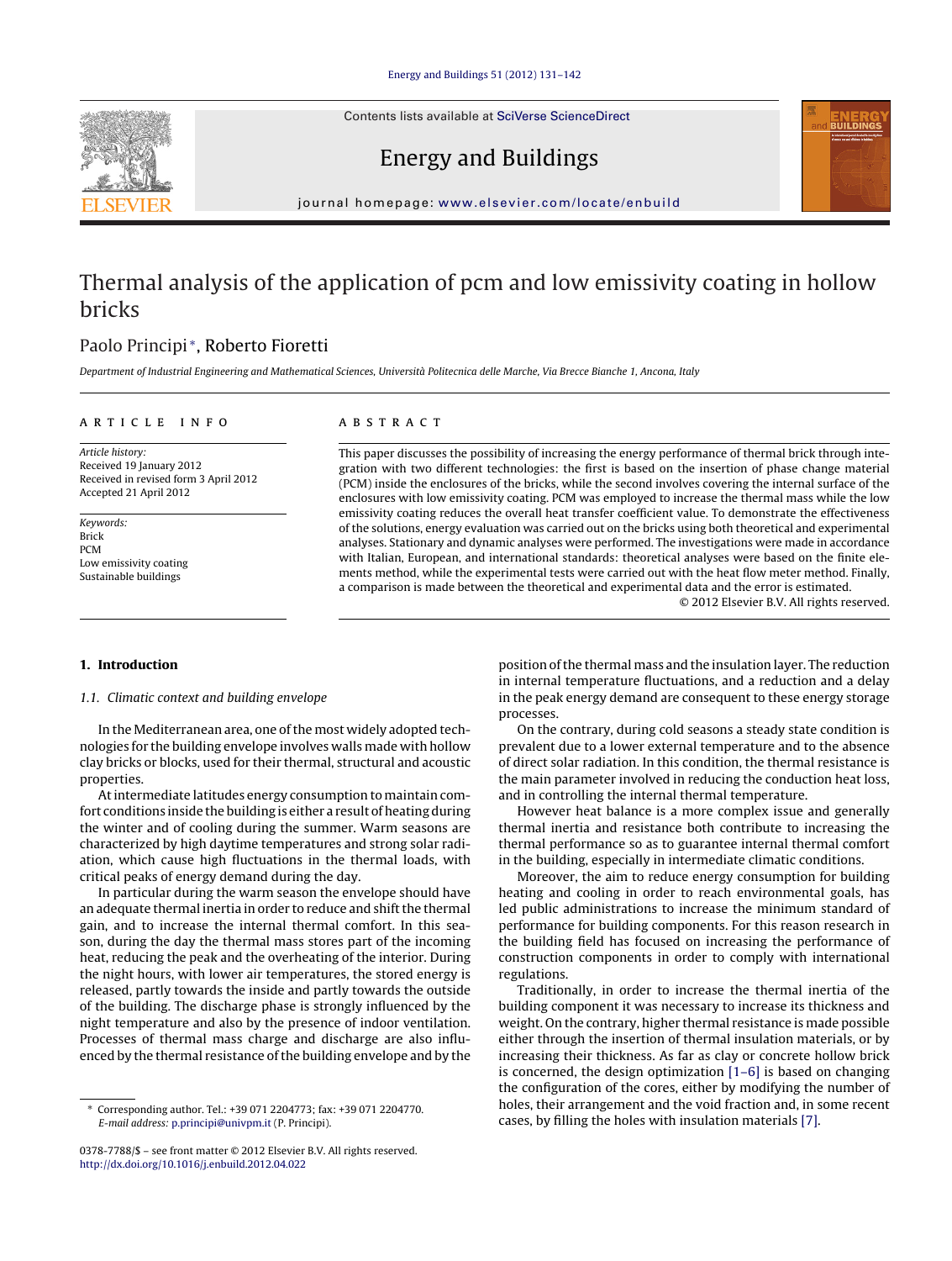| <b>Nomenclature</b> |                                                       |
|---------------------|-------------------------------------------------------|
| $\lambda_{eq}$      | equivalent conductivity of the cavity $(W/m K)$       |
| $c_{\text{eff}}$    | effective heat capacity (J/kg K)                      |
| $\sqrt{c_p}$        | specific heat capacity $(J/kg K)$                     |
| $C_{L}$             | latent heat of fusion $(I/kg)$                        |
| d                   | size of cavity in the direction of thermal flux $(m)$ |
| h                   | size of cavity across the thermal flux $(m)$          |
| $R_{\rm g}$         | overall thermal resistance of the cavity ( $m^2K/W$ ) |
| $h_a$               | convective coefficient ( $W/m^2 K$ )                  |
| $h_{ro}$            | radiative coefficient ( $W/m^2 K$ )                   |
| E.                  | emissivity coefficient of the cavity $(-)$            |
| $\varepsilon_1$     | emissivities of the emitting surfaces $(-)$           |
| $\varepsilon_2$     | emissivities of the receiving surface $(-)$           |
| t                   | time(s)                                               |
| T                   | temperature $(^{\circ}C)$                             |
| $T_{amb}$           | ambient temperature $(°C)$                            |
| q                   | thermal heat flux $(W/m2)$                            |
| C                   | thermal conductance $(W/m^2 K)$                       |
| U                   | thermal transmittance $(W/m2 K)$                      |
| I                   | solar radiation $(W/m^2 K)$                           |
|                     |                                                       |

This paper proposes the improvement of the energy performance of alveolar block either through the insertion of phase change materials in some enclosures of the brick in order to significantly increase the thermal inertia of the wall or through the use of a low emissivity coating technique applied on the brick by covering the enclosures with low emission and absorption paint, thereby reducing the overall heat transfer coefficient value of the brick.

#### 1.2. Phase change materials

Owing to their high latent heat of fusion and, to a lesser extent, to their specific heat, these materials act as heat accumulators. During melting and solidification PCMs absorb and discharge heat, keeping their temperature unaltered and thus avoiding the overheating of the building components in which they are contained. The advantages derived from the use of PCMs as regards energy behavior is in their heat storage ability, utilizing lower values of weight and thickness than traditional systems. PCMs are categorized as organic, inorganic and eutectic materials, with a large number of materials having different specific characteristics, such as melting point temperature, latent heat, specific heat and chemical properties [\[8\].](#page--1-0)

The principal applications in the building field are in:

- underfloor systems, to control the temperature and store energy in the winter, and to store energy and maintain thermal comfort during the summer [\[9–12\];](#page--1-0)
- walls to increase thermal comfort, reduce energy consumption for cooling and exploit solar energy [\[13–19\];](#page--1-0)
- air exchange systems to stabilize the internal temperature, storing in the warm hours and releasing energy during the night, combined with night time ventilation [\[20,21\];](#page--1-0)
- heat storage units in cooling and heating systems [\[22–25\].](#page--1-0)

Mostinvestigations have been carried out by studying the insertion of PCMs in several dry and lightweight [\[13,14\]](#page--1-0) construction materials, but only a few studies have been performed on brick constructions, which are typical of the Mediterranean area.

Alawadhi [\[15\]](#page--1-0) investigated the introduction of PCM in bricks, obtaining results which indicated a theoretical reduction in the heat flow entering the indoor space in summer. This research study was conducted through a numerical analysis of a 0.25  $\times$  0.15  $\times$  0.15 brick with cylindrical vertical holes and a void fraction of 37.5%. The brick contained three PCM cylinders inserted in the holes. The amount and location of the PCM cylinders in the brick was also investigated. The study was carried out for extremely hot external conditions, in particular using the climatic data for Kuwait City. Three types of paraffin were examined as PCMs: n-octadecane, n-eicosane, and P116, with a melting point of 27 °C, 37 °C and 47 °C respectively. The results indicate that the overall heat flux reduction for the outdoor and indoor PCM cylinder locations is 17.49% and 10.16%. The best performance was obtained by n-eicosane placed at the centerline of the brick.

An experimental analysis [\[16\]](#page--1-0) carried out in the Mediterranean climatic context demonstrates the good performance, energy savings and technical viability of using macroencapsulated PCM in typical construction solutions. It was carried out on two different bricks: conventional and alveolar. The PCM was not integrated in the brick, but was used as an additional panel containing RT 27 paraffinand SP-25A8 hydrate salt positioned on the outer surface of the conventional brick and on the internal side of the alveolar wall. Both of the envelopes containing PCM demonstrate the capacity to reduce energy consumption compared with the same envelope without PCM. The experimental data show how PCM allows electrical energy consumption to be reduced by about 15%.

Heat transfer in PCM is complex, especially due to the transition phase, when the material stores or releases latent heat. Numerical methods to evaluate the energy performance of PCM have been investigated in a number of studies and in particular the effective heat capacity method [\[14\]](#page--1-0) and the enthalpy method [\[17\]](#page--1-0) have been widely implemented. In the first method, the effective heat capacity is directly proportional to the stored/released energy during the phase change and the specific heat. In the second, the enthalpy is a function of temperature and it is considered as a dependent variable along with temperature. In this paper the heat capacity method is used. In literature, numerical analyses on PCM are carried out with the finite difference method (FDM) [\[14\],](#page--1-0) the finite elements method (FEM) [\[17\],](#page--1-0) and the finite volume method (FVM) [\[26\].](#page--1-0) In order to evaluate the application of PCM on an entire building and to estimate and predict the energy levels of thermal comfort, investigations on the implementation using software such as TRANSYS [\[19,27\],](#page--1-0) ENERGY PLUS [\[28\],](#page--1-0) ESP-r [\[29\]](#page--1-0) have been carried out.

#### 1.3. Low emissivity application

Membranes and low-emissivity or reflective coating are technologies based on the properties of some materials used in various fields in order to reduce the thermal transmission or the absorption of solar radiation. In the range of temperatures which are typical of building components, the thermal energy is mainly transmitted by irradiation and, for this reason, several recent applications have made use of products based on low emissivity material to reduce the heat exchange and improve energy performance.

In the building field, low emissivity materials are used to reduce the transmittance of double glazing, through the application of metallic coating of some microns in thickness [\[30\].](#page--1-0) Moreover, multilayer membranes built with low emissivity foils are used as thermal insulation for walls and roofs, to decrease the thickness and increase the thermal resistance [\[31\].](#page--1-0)

In a theoretical study on the thermal behavior of fired clay hollow bricks [\[32\],](#page--1-0) the reduction in the emissivities of cavities was proposed as a solution for improving the thermal insulation of brick. The evaluation was carried out on traditional small-size and large-size brick, through the variation in the emissivity of the surface between 0.3 and 0.7, and demonstrated an important increase in the thermal resistance. The study demonstrates that the improvement is variable and depends on the configuration and the dimension of the wall. For cavity surfaces with an